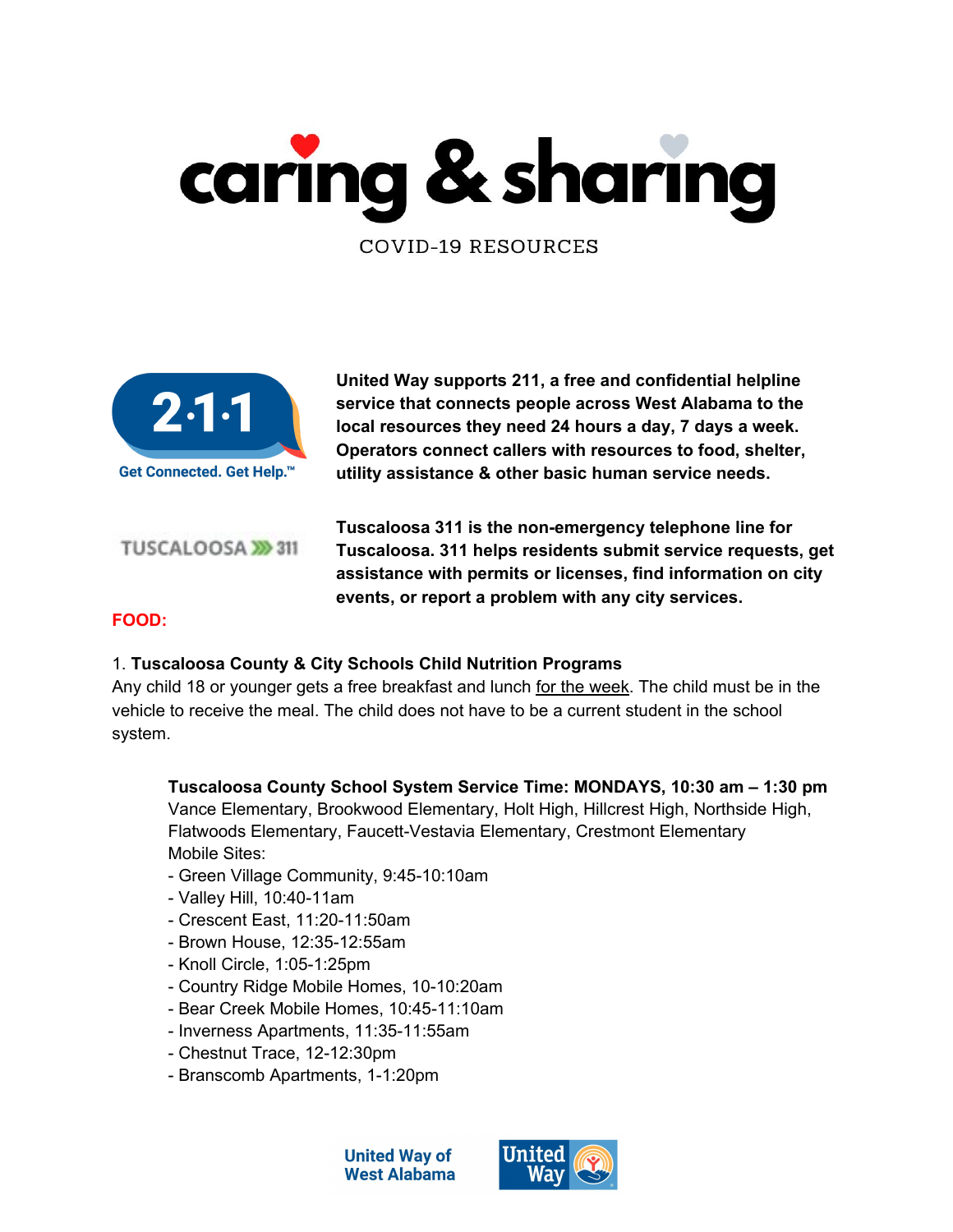

#### **Tuscaloosa City Schools: MONDAYS**

- The Alberta School of Performing Arts, 11am-Noon
- Central High, 11am-Noon
- Woodland Forrest Elementary, 11am-Noon
- Northridge Middle, 11am-Noon
- Skyland Elementary, 11am-Noon
- -Central Elementary, 11am-Noon
- Copper Creek, 11:30-11:50am
- Creekwood, 11:30-11:50am
- Forester Gardens, 11-11:20am
- Hay Court, 11-11:20am
- McKenzie Court, 11-11:20am
- Rosedale, 11:30-11:50am
- University Manor, 11-11:20am
- Wood Village, 11:30-11:50am

#### 2. **Vowell's Fresh Market**

a) Food assistance: Offering a morning snack from 7am-8am; Offering a lunch sack from 1pm-2pm

- b) Child must be present at pickup
- c) K-6th grade
- d) Available at Cottondale and Bear Creek locations

#### 3. **West Alabama Food Bank**

- a) Families can receive food assistance from 9-11:00 am, Monday & Wednesday
- b) Must present identification



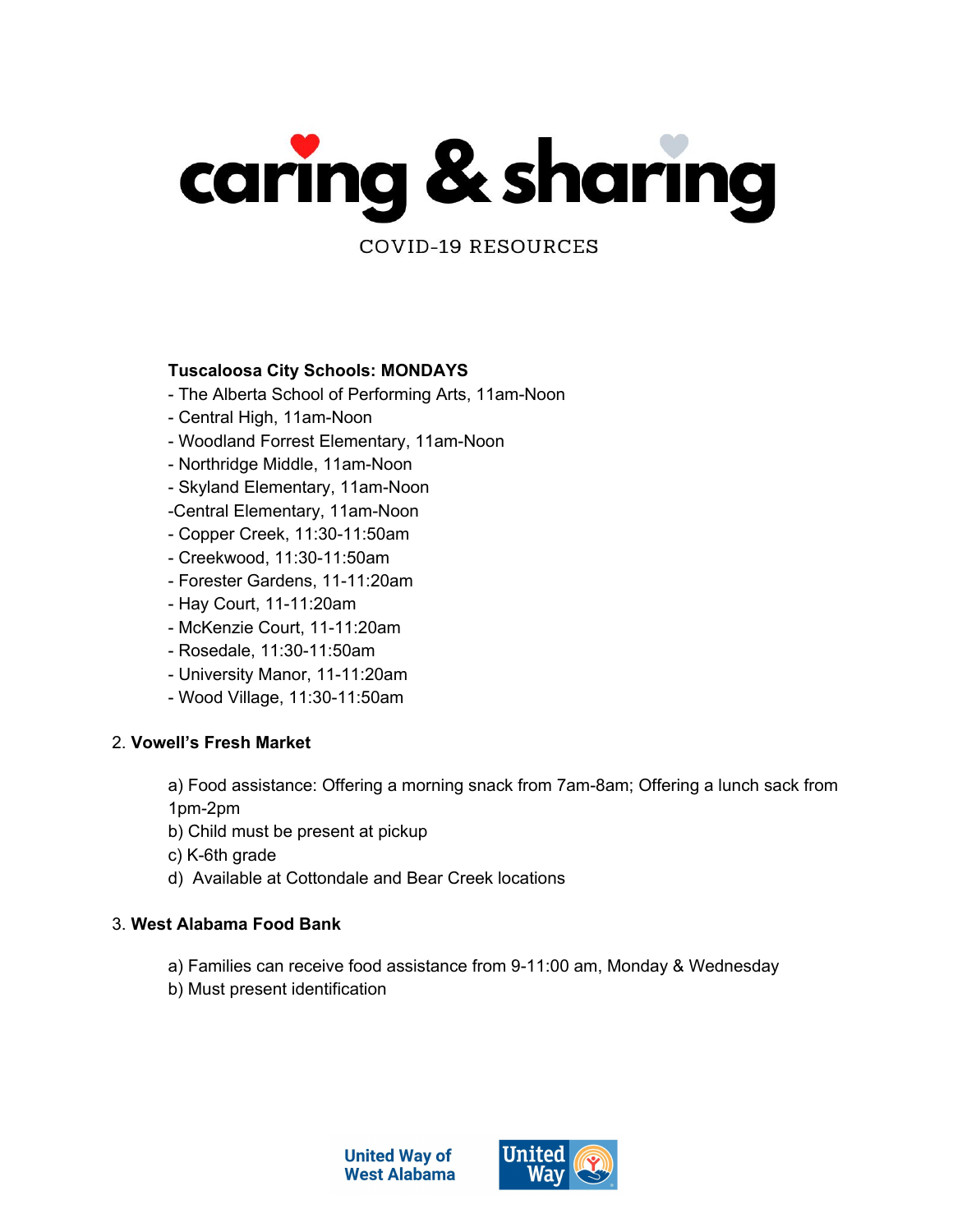

- 4. **Grace Presbyterian Church** (205) 758-1193, 113 Hargrove Rd, Tuscaloosa, AL 35401
	- a) Food Assistance: 2nd Tuesday of each month, 1:30-3:30pm. MUST HAVE: photo ID. b) Emergency Food Bags are available in Tuscaloosa, M-F, 9-4
- 5. **Community Soup Bowl** (205) 752-2421, 1711 23rd Ave, Tuscaloosa, AL 35401 (Located behind Piggly Wiggly)
	- a) Food Assistance: FREE Daily lunches: 11:00 am-12:50 pm
	- b) Individuals may pick up to-go plates outside the facility
- 6. **Salvation Army** (205) 632-3691, 1035 29th St, Tuscaloosa, AL 35401
	- a) Food Assistance: Monday-Wednesday, 8:00 am–12:00 pm & 1–3:00pm
	- b) Maximum assistance: every 4 months-MUST BRING: Proof of Income, Proof of Residence, Photo ID, and SocialSecurity Cards for all household members required
- 7. **Meals on Wheels** (205) 752-5429
	- a) Food Assistance: Mid-day (11:00am-12:30pm) meals delivered on a continuous basis to Tuscaloosa County residents
	- b) Telephone application required for approval
	- c) Minimum payment required for assistance-MUST HAVE: Photo ID, Social Security Card, & Proof of Residence Required-MUST BE: Unable to Prepare Meals Independently
	- d) Volunteers are needed. Contact Diane Lewis at 205-469-0383 to volunteer.
- 8. **Vineyard Community Church**, 3800 University Blvd E, Tuscaloosa, AL (Near Wright's restaurant)
	- a) Food Assistance: 1st and 3rd Saturday of each month from 9-10:00am
	- b) No requirements
	- c) Drive-thru food pantry



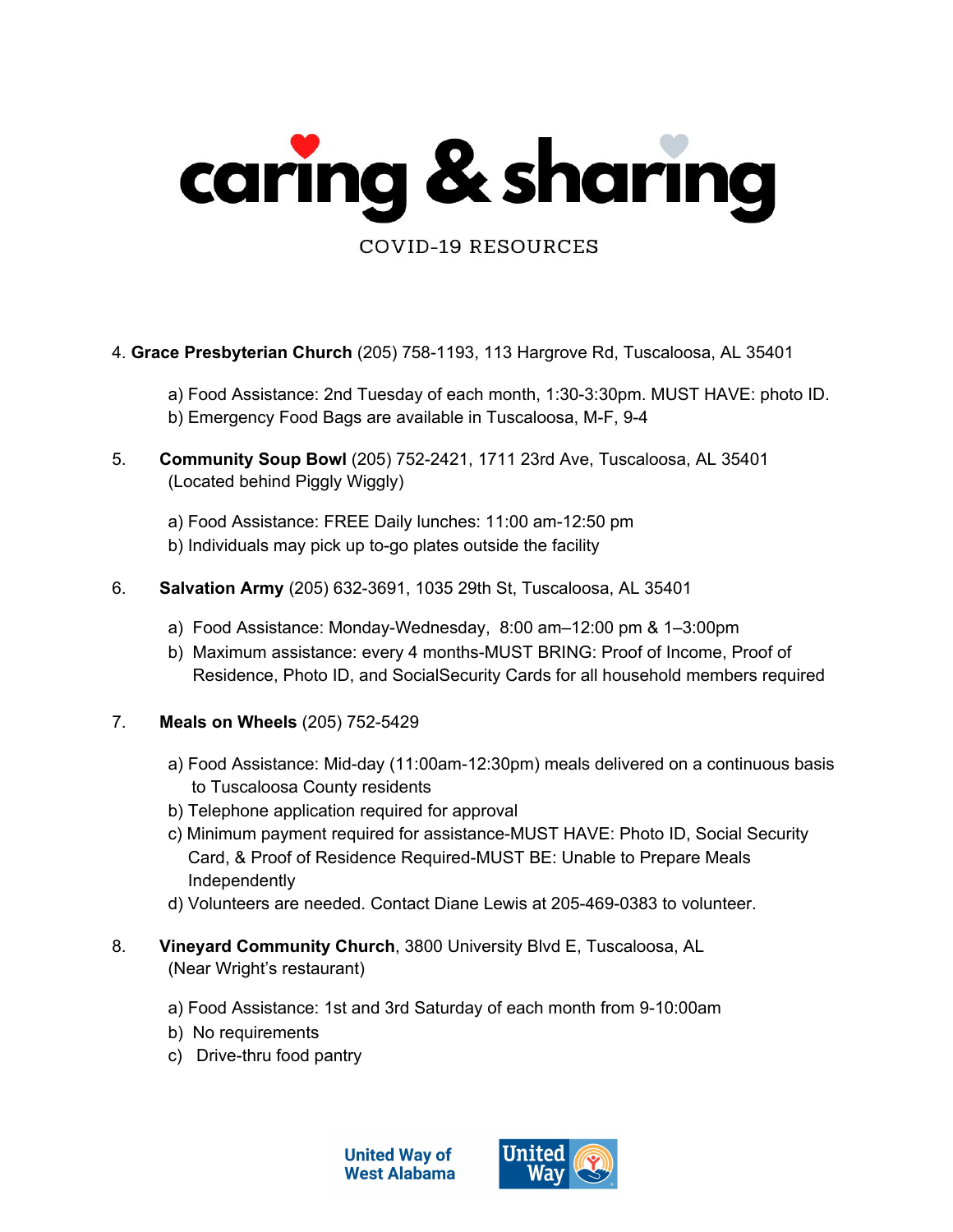

9. **Tracy Dent Foundation** Family Resource Center, 15591 Thomas Chapel Road, Tuscaloosa, AL

Provides food through the Pantry each Monday, 9-11:00 am

10. **University Church of Christ Harvest Hands Food Pantr**y, 205-394-7536,

1200 Julia Tutwiler Dr.

By referral only, currently full to capacity but will continue to distribute as long as able

- 11. **Temporary Emergency Services**, 1705 15 th St., 205-758-5535
	- a) Assistance provided daily, M-F, 1:30-2:30pm
	- b) Immune Kit Drive-Thru consisting of vegetables and juices, set up service by below schedule by calling 205-758-5535 from 10am-Noon.

Individuals 60+ or with health-compromising disease: March 24 & April Pregnant women or households with children under 18: March 30 & April General public: April 7 & April 27

\*Free garden seeds will be given through drive-thru program

- 12. **Westside Community Action Council, Inc., Beulah Baptist Church, and Miracle Valley Community Outreach, Inc. Partnership:**
	- a) Service Workers with children Drive Through Food Pick-up: Monday, April 6, 2020, From 11 am to 1 pm, at Beulah Baptist Church, 3100 25th St, Tuscaloosa, AL 35401 \*You must bring identification and proof of having worked within the last 45 days verified by a pay stub or letter from your employer.
	- b) You may be eligible to drive through to receive a week's worth of food to last a family of 4 on April 6th, April 13th, April 20th, And April 27th. Other dates will be based on community needs.
	- c) **Donations and volunteers are welcomed**. CDC and City of Tuscaloosa safety Recommendations are being used. For more information, please call Mrs. Earnestine Tucker, at 205-345-0201, or Beulah Baptist Church, at 205-758-9560.

# 13. **Catholic Social Services,** 205-759-1268

We are accepting applications ONLY by phone for FOOD. Please do not come to the

**United Way of West Alabama** 

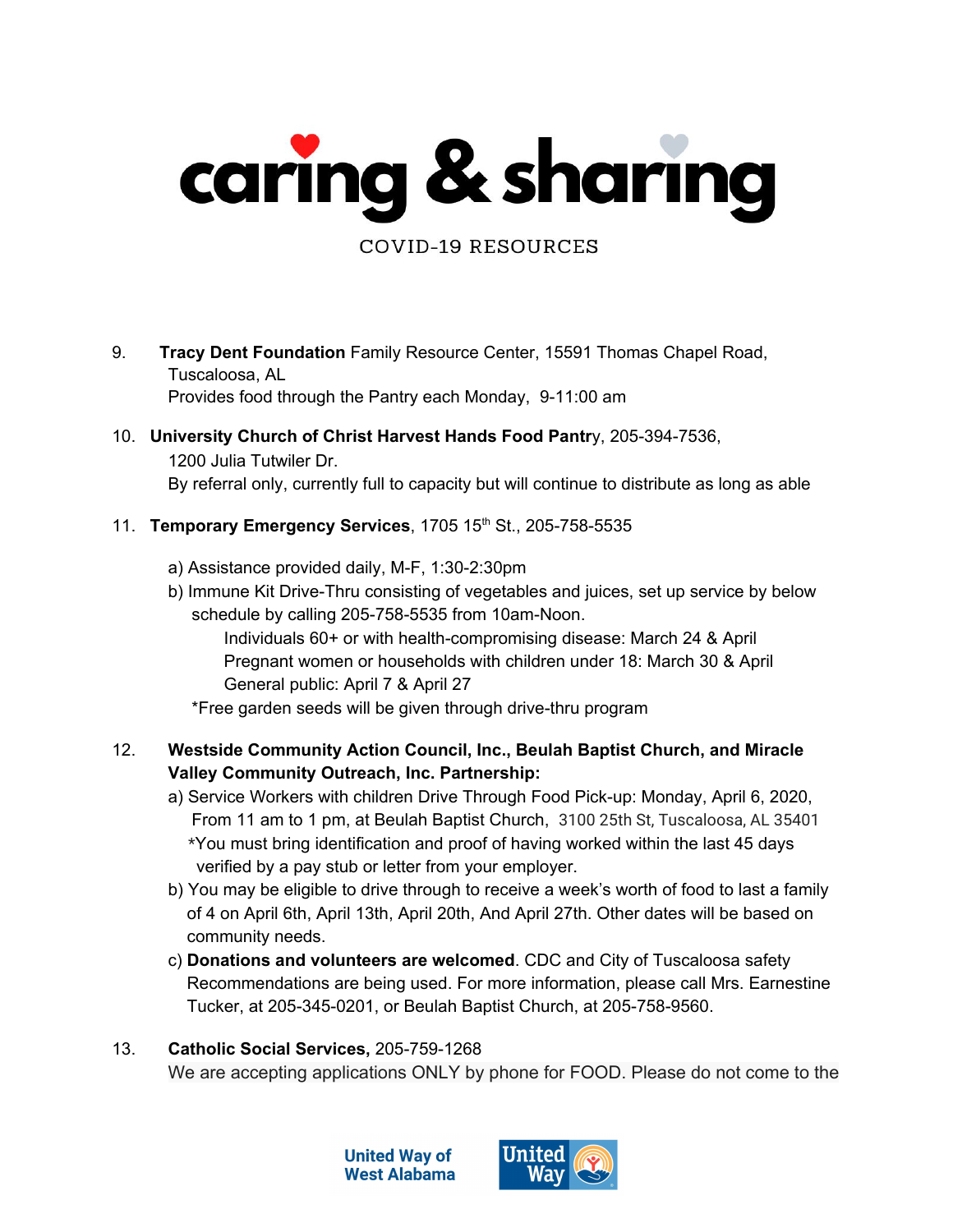

Office. We will do PHONE APPLICATIONS ONLY! Call Monday, Tuesday or Wednesday: 9:30-11:30 or 1:30-3:30.

## **GROCERY DELIVERY:**

### **1. TES Grocery Stops**

- a) Grocery service is offered for individuals opting to stay home
- b) Call 205-758-5535 or go to temporaryemergencyservices.org/contact to schedule **Service**
- c) Max of 50 grocery items
- d) Payment due upon delivery
- e) No delivery charge
- 2. **Leave It to Us - Free Senior Shoppers** (a UA student volunteer group)
	- a.) Grocery shopping service for seniors 60+
	- b.) Prepare your grocery/toiletry list
	- c.) Contact Tuscaloosa coordinators Lauren 954-540-0856 or Abbie 205-535-7344
	- d.) Make sure to leave your name, phone number, and address
	- e.) A volunteer will shop for and deliver your items
	- f.) You will review and pay for your items upon delivery

## **PHARMACY DELIVERY:**

#### **Compassion Coalition** (205) 561-4048

- a) Seniors 65+ or those without transportation
- b) Payment due upon delivery.



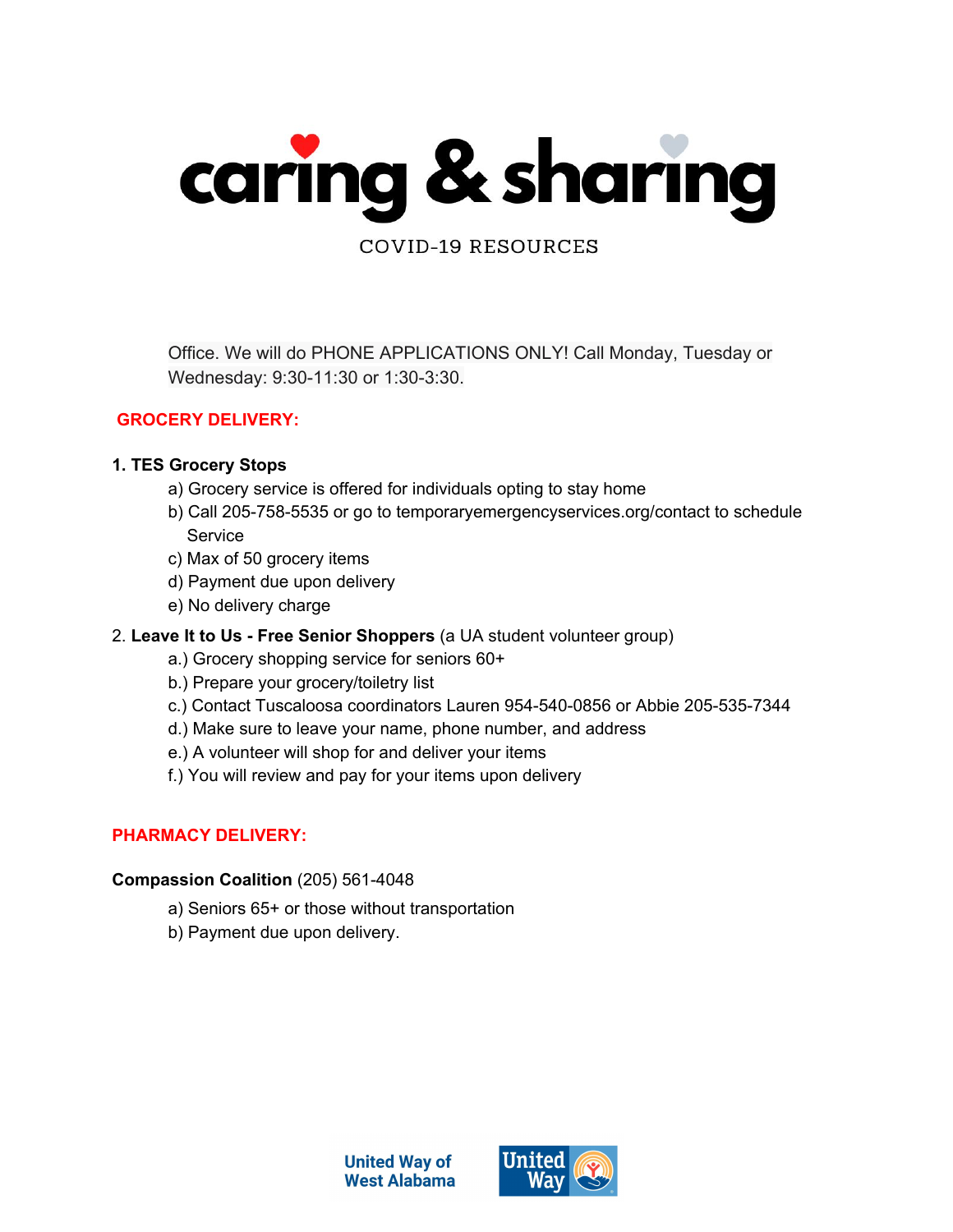

**MEDICATION/PRESCRIPTION ASSISTANCE:**

#### **Walgreens Senior Hour/Day**

- a) Tuesdays Seniors 55+ can enjoy up to 30% off
- b) Tuesdays 8-9am is a dedicated Seniors 55+ shopping hour
- c) Drive-thru pick up

#### **Familywize Prescription and Delivery Discount**

- a) Anyone can use: BIN 610194 / Card ID: FW100 / Group ID: FW100 / PCN: FW
- b) Give above details when filling or refilling prescriptions at any pharmacy to see available discounts
- c) At Walgreens and CVS stores that offer delivery, you can request free delivery with Familywize

**Temporary Emergency Services**, 1705 15 th St., 205-758-5535 Assistance provided daily, M-F, 10am-3pm

**Insulin Assistance** for those with diabetes taking Novo Nordisk Please see [facebook](https://www.facebook.com/plugins/post.php?href=https%3A%2F%2Fwww.facebook.com%2FUnitedWayWestAL%2Fposts%2F10163911000720019) post for complete information.

#### **HOUSING**

**CSP Properties Management** has stopped all face-to-face housing applications. Applicants are encouraged to mail completed applications to 527 Black Bears Way, Tuscaloosa, AL 35401 or drop off in the mail slot. All non-emergency maintenance has been suspended.

#### **CHILDCARE:**

#### **Boys & Girls Club and YMCA**

- a) M-F, 6:45 am 7:15 pm
- b) Children of essential workers only, ages 6-14
- c) Three locations:
	- -YMCA, Downtown Branch 2300, 13<sup>th</sup> Street, Tuscaloosa, AL 35401



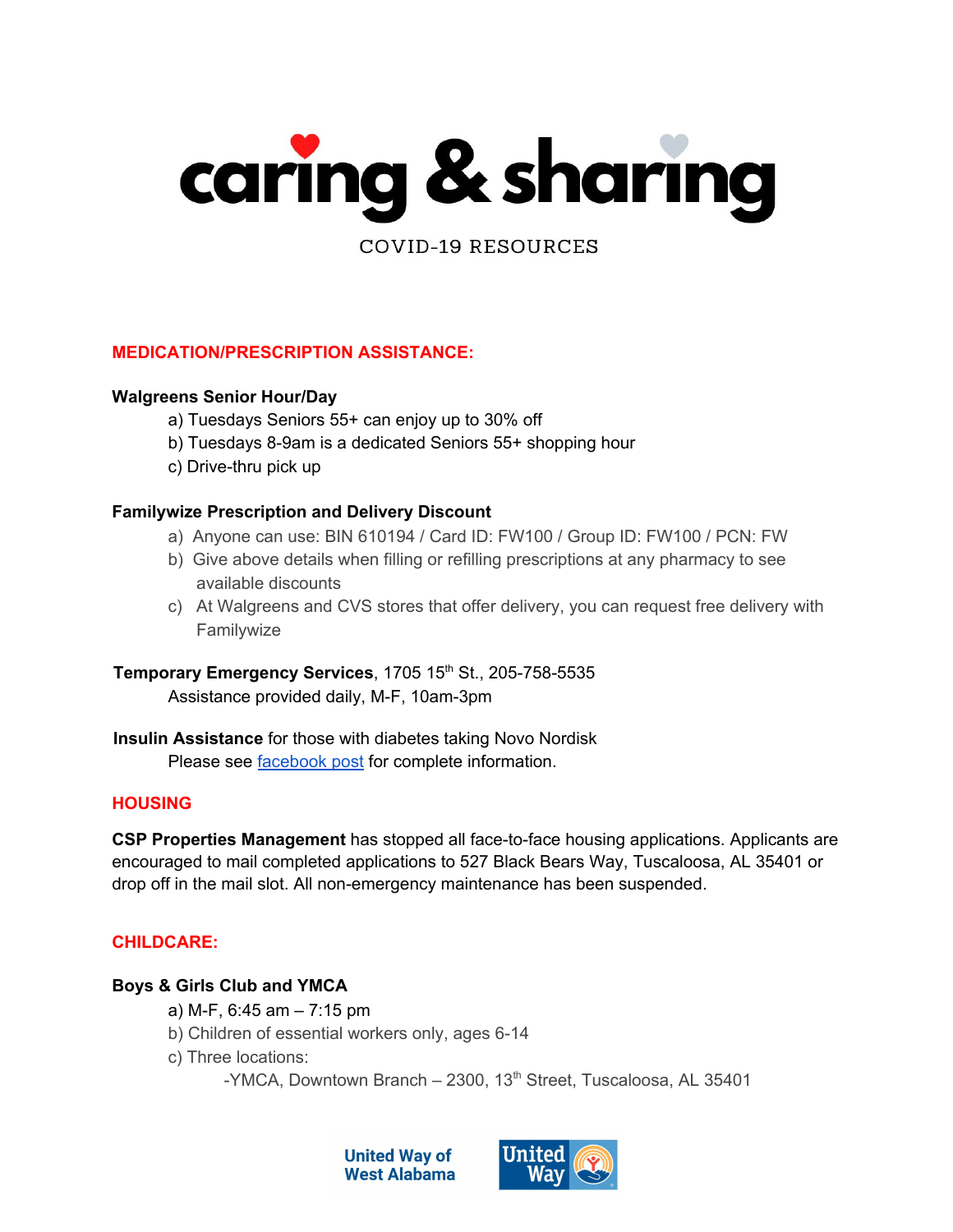

-YMCA, Benjamin Barnes Branch - 2939 18<sup>th</sup> Street, Tuscaloosa, AL 35401

- -Boys and Girls Club of West Alabama 2201 Alberta Pkwy, Tuscaloosa 35404
- d) Reservations & Registration required through either organization
- e) \$80/wk or \$16/day

#### **BABY ITEMS:**

**Temporary Emergency Services**, 1705 15 th St., 205-758-5535 Please call for assistance.

**Catholic Social Services**, 205-759-1268 Please call for assistance.

## **EDUCATION:**

#### **Tuscaloosa City Schools Home Academic Packets**

**Academic Resources:** [https://www.tuscaloosacityschools.com/AtHome](https://slack-redir.net/link?url=https%3A%2F%2Fwww.tuscaloosacityschools.com%2FAtHome)

#### **Community Service Programs Early Intervention**

Pursuant to the guidelines issued by Alabama's Early Intervention system, CSP is not providing in-home visits; however, we do continue to offer video conferencing to families who have the capability and choose to utilize this service.

#### **Children's Hands-On Museum**

Offering CHOM At-Home programs to children and families via our social media sites, website link, and SWAY: [www.chomonline.org](http://www.chomonline.org/)

#### **ADULT EDUCATION:**

**Shelton State Community College** Shelton State Community College Adult Education provides instructional support for adult



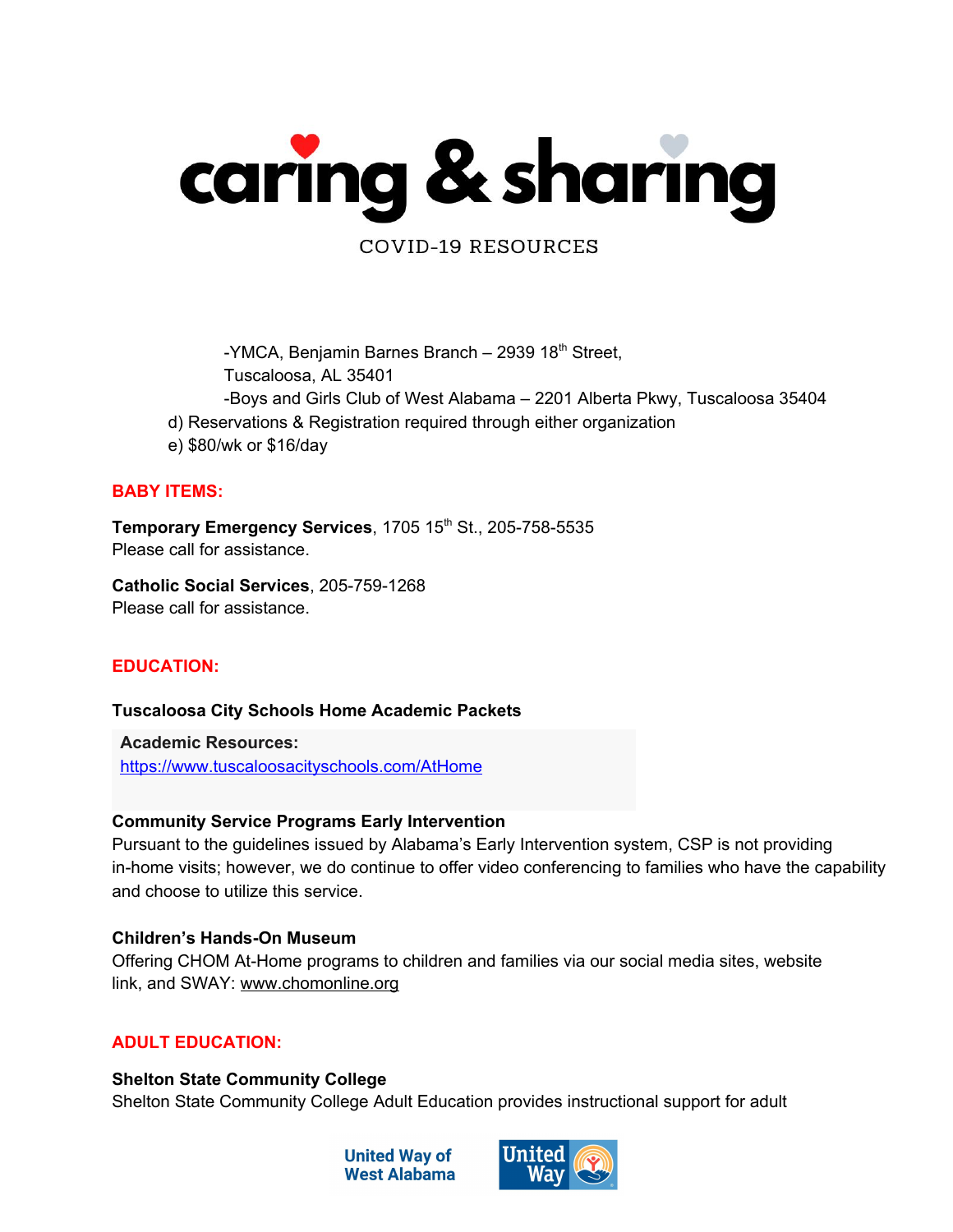

students, ages seventeen and older who have completely withdrawn from school, are preparing for the GED and ACT WorkKeys Tests, are seeking to improve academic skills for workplace success and college entry, and/or hoping to increase proficiency in English language skills. Remote learning is offered through online instruction with monitoring and guidance facilitated by a Shelton State Adult Education instructor at no cost to the student. Available in Bibb and Tuscaloosa counties. For more information and to enroll, call 205.391.2638 or email kbobo@sheltonstate.edu.

#### **MENTAL HEALTH:**

#### **Family Counseling Services**

Offering counseling sessions (including new clients) through teletherapy capabilities To schedule an appointment and fill out the intake package, go online: <https://www.counselingservice.org/teletherapy-scheduling>

**Indian Rivers Behavorial Health**, 2209 9 th Street, Tuscaloosa, AL 35401, 205-391-3131,

#### [www.IRBH.org](http://www.irbh.org/)

- a) Currently providing limited services only, Monday-Friday, from 8:00-5:00
- b) IRBH will see someone if they are currently in a mental health related crisis.
- c) Scheduled appointments to get medication from the doctor or nurse practitioner will continue as scheduled.
- d) Hospital Discharges will be seen for follow-up.
- e) Shots will continue as scheduled.
- f) New Patient Registration/Intakes: follow us on Facebook or our website for updates.

#### **ADDITIONAL RESOURCES**

National Suicide Prevention Lifeline (800) 273-82[5](http://www.suicidepreventionlifeline.org/)5 [www.suicidepreventionlifeline.org](http://www.suicidepreventionlifeline.org/) Crisis Text Line—Text "HOME" to 741741



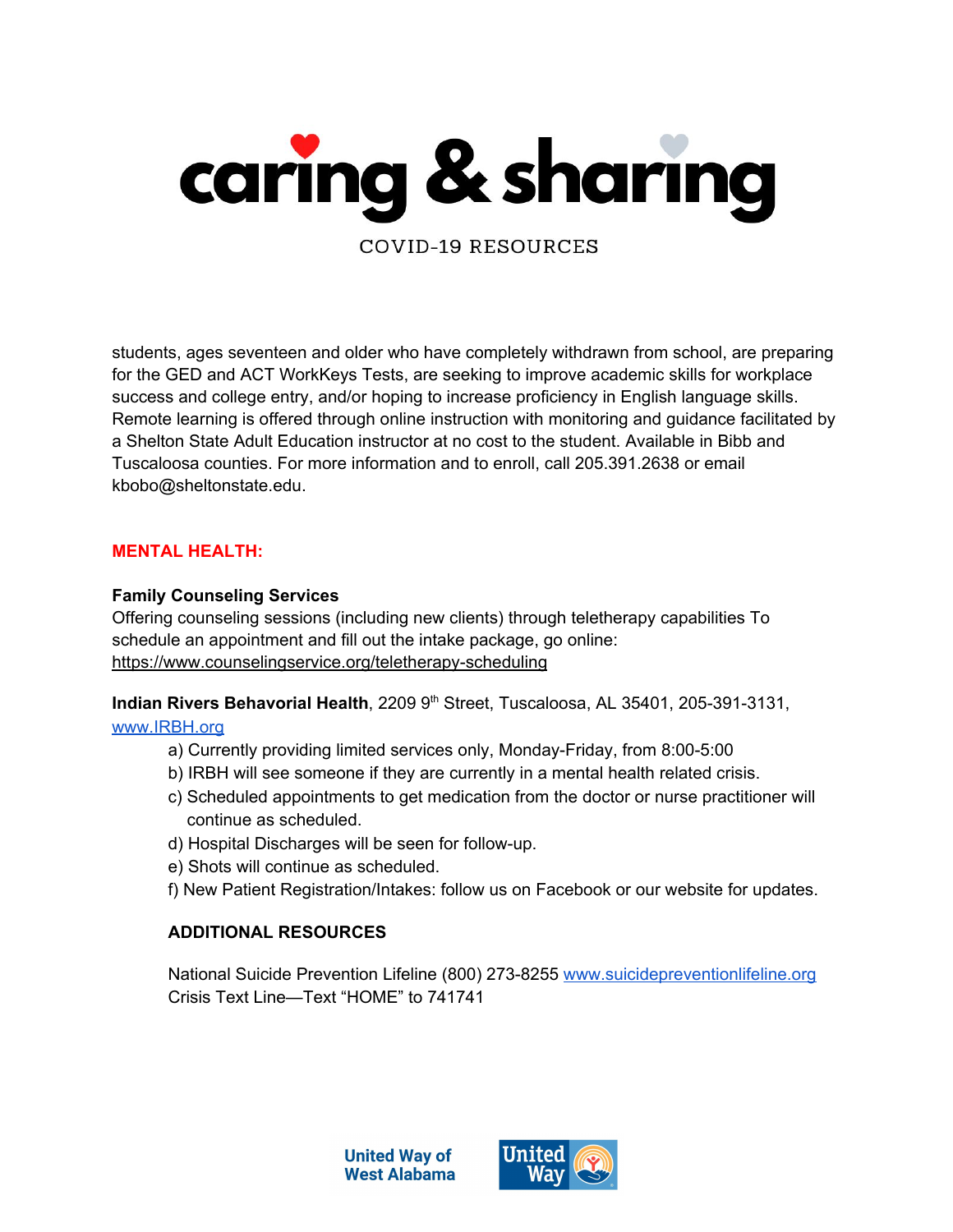

### **LEGAL SERVICES:**

**Legal Services Alabama**, (205) [758-7503,](https://www.google.com/search?q=legal+services+alabama+tuscaloosa+office&rlz=1C1OKWM_enUS762US762&oq=legal+services+alabama+tuscaloosa+office&aqs=chrome..69i57.9724j0j7&sourceid=chrome&ie=UTF-8) 2315 9th St, Tuscaloosa, AL 35401

Provide assistance in many types of Civil Cases to low income Alabamians. We are statewide covering all counties with our office in Tuscaloosa covering eight-ten of these counties with a four person staff. Currently our physical office is close to walk-ins due to the COVID-19 but we are working remotely and handing cases by phone if possible. We are seeing clients in person only when absolutely necessary.

#### **MEDICAL TRANSPORTATION:**

#### **FOCUS 50+**

a) Providing critical medical transportation for seniors. (There is currently a waiting list). b) To schedule a transport, email dpigg@focusonseniorcitizens.org with the following information: Name / Origination address / Destination address / Appointment day & time

## **UTILITY ASSISTANCE:**

#### **Community Service Programs**, 601 Black Bears Way

All energy assistance appointments have been suspended. Call 205-469-0370 after April 30,2020 for scheduling updates.

#### **Temporary Emergency Services, 1705 15 th St.**

- a) Assistance is handled by appointment on Mondays, 10am-12pm
- b) Call 205-391-6647 to schedule an appointment.

#### **Catholic Social Services, 205**-**759-1268**

We are accepting applications ONLY by phone for Financial Assistance. Please do



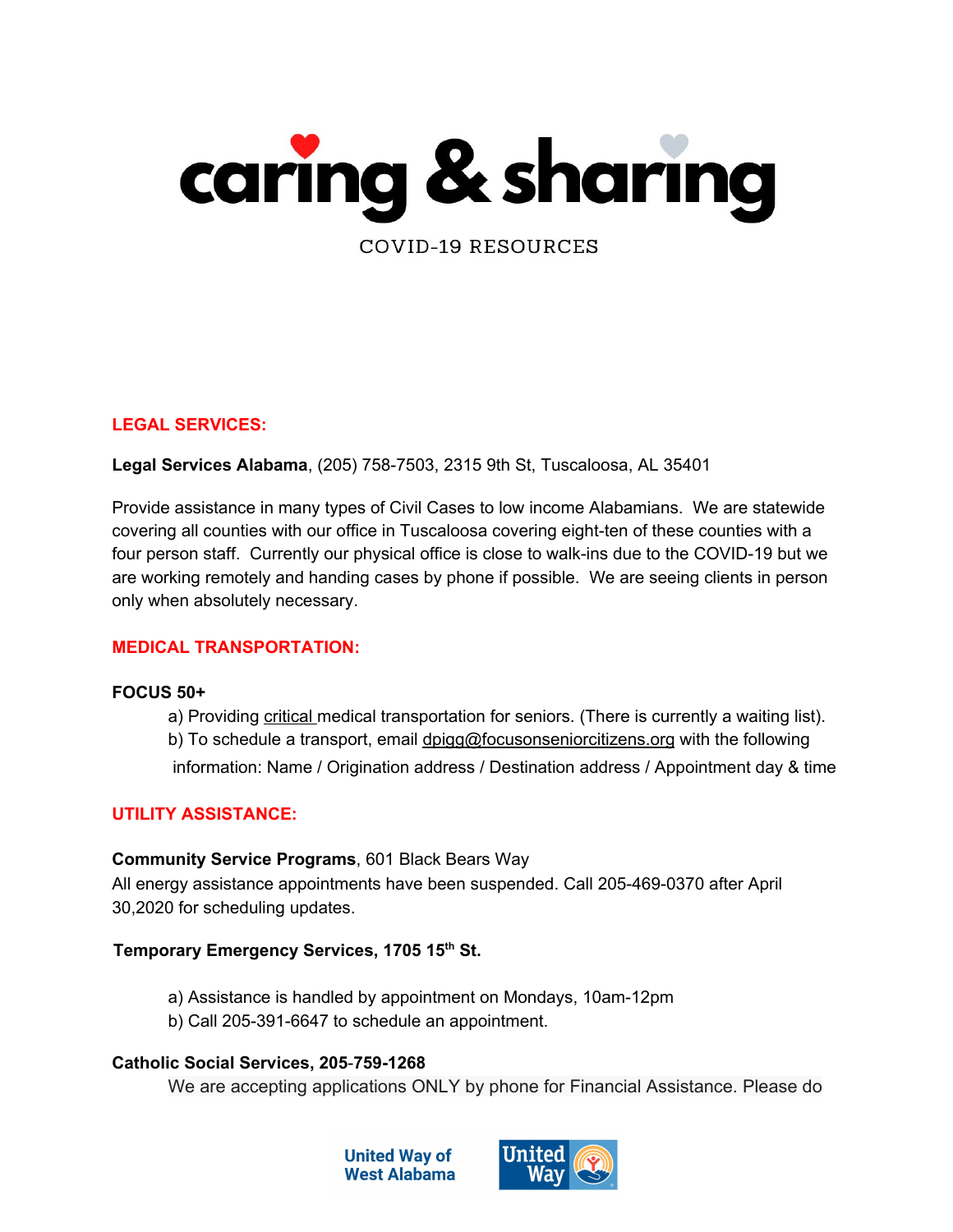

not come to the office. We will do PHONE APPLICATIONS ONLY! Call Monday, Tuesday or Wednesday: 9:30-11:30 or 1:30-3:30.

### **FIRE / STORM DAMAGE ASSISTANCE**

**American Red Cross, West AL Chapter**, (205) 758-3608

a) An auto attendant will pick up and there should be an automated number choice for those needing to report an event. Choosing that option will direct them to our dispatchers who will take their information and get it pushed down to the chapter level.

b) This is an immediate needs organization, so financial assistance is provided only to those that call us within the 7 days after the event occurs with the day of the event being day 1.

**Temporary Emergency Services**, 1705 15 th St., 205-758-5535 Assistance provided as normal, M-F, 10am-3pm

### **OTHER GENERAL SERVICES:**

**Free Showers:** Temporary Emergency Services, daily, M-F, 10am-3pm

**Free Do-It-Yourself Laundry:** Temporary Emergency Services, daily, M-F, 10am-3pm

**Free Computer Use**: Temporary Emergency Services, 205-758-5535 If you need to use a computer to file for food stamps, file for benefits or check your email, call to schedule an appointment.

**Alabama Department of Public Health, West Central District offices**

Open to the public for regular services including:

a) Family Planning



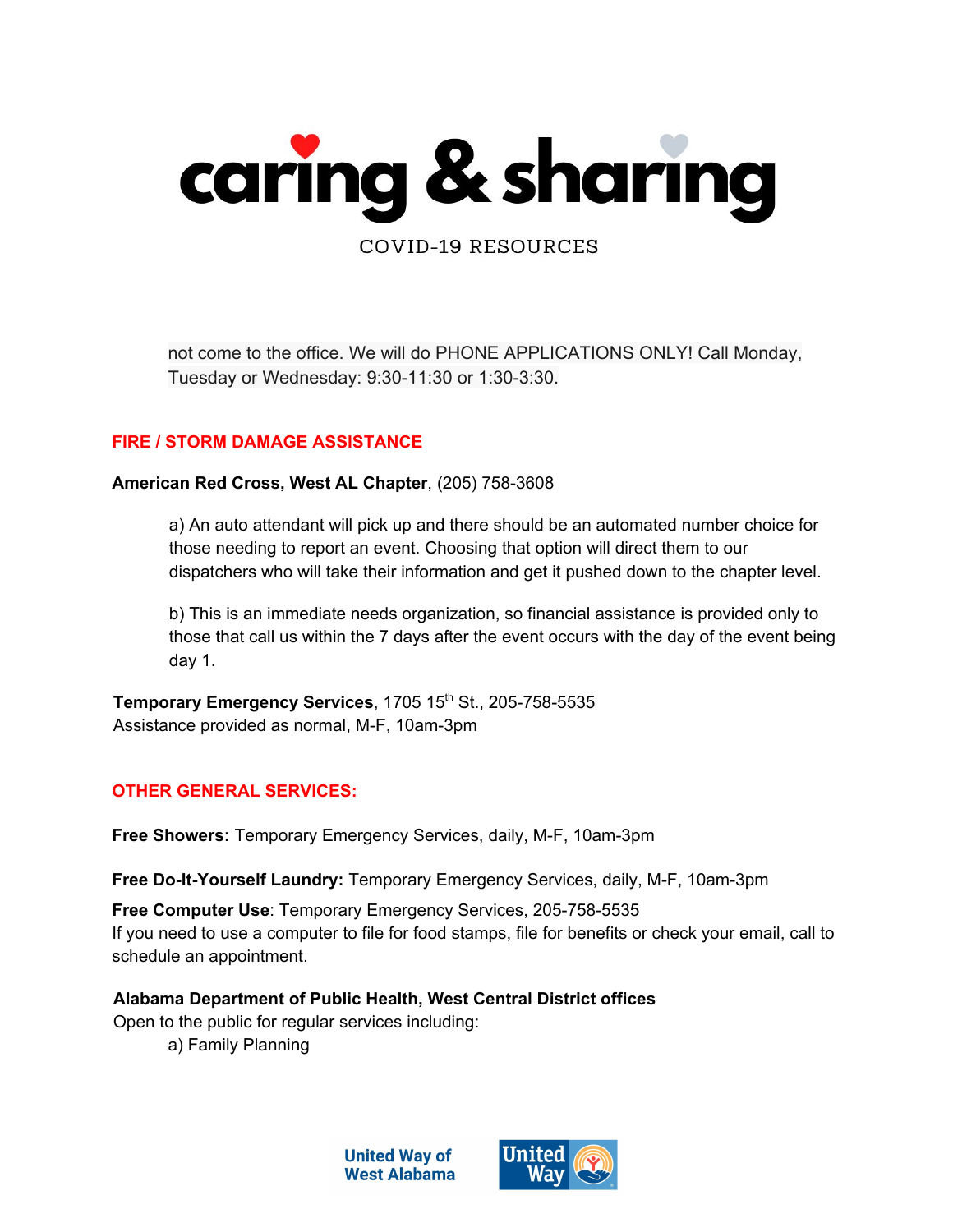

b) WIC - WIC recipients are asked to call the WIC office and they will reload WIC benefits without having to come to the Tuscaloosa County Health Department. They are also telling the WIC participants that they don't have to bring their child to the Health Department for recertification, the nutritionist will contact the parent via phone call for the needed information.

- c) STD testing, TB, Vital Statistics & environmental services
- \*\* There will be a triage before entering the building to prevent COVID-19 spread.

## **TESTING SITES:**

**DCH Regional Medical Center**, 809 University Blvd E, Tuscaloosa, AL 35401 Remote/drive-thru testing, M-F, 8:00am-2:00pm

**Maude Whatley Health Center**, 2731 MLK Blvd, Tuscaloosa By appointment only, MWF, 9am-1pm To schedule an appointment, call (205) 614-6240

**Alabama Department of Public Health** – West Central District, Chilton & Pickens counties

a) Drive-thru, outdoor testing, Wednesdays 9am-3pm & by appointment (physician referral recommended)

b) To make an appointment in Chilton County, contact Sandra McCool 205-755-1287, 301 Health Center Dr, Clanton, AL 35045

c) To make an appointment in Pickens County, contact Tamara Jackson, 205-367-8157, 80 William E. Hill Drive Carrollton, *Alabama* 35447

Questions asked before screening:

-Are you symptomatic with fever, or cough, or shortness of breath (trouble breathing)?

-Are you age 65 or older?

-Are you a healthcare worker?

-Are you a person with conditions that place you at a higher risk (you have diabetes or heart disease or asthma or cancer or other conditions that weaken the immune system)?

-If you have no symptoms, testing is not recommended. Testing supplies are limited so we must prioritize.